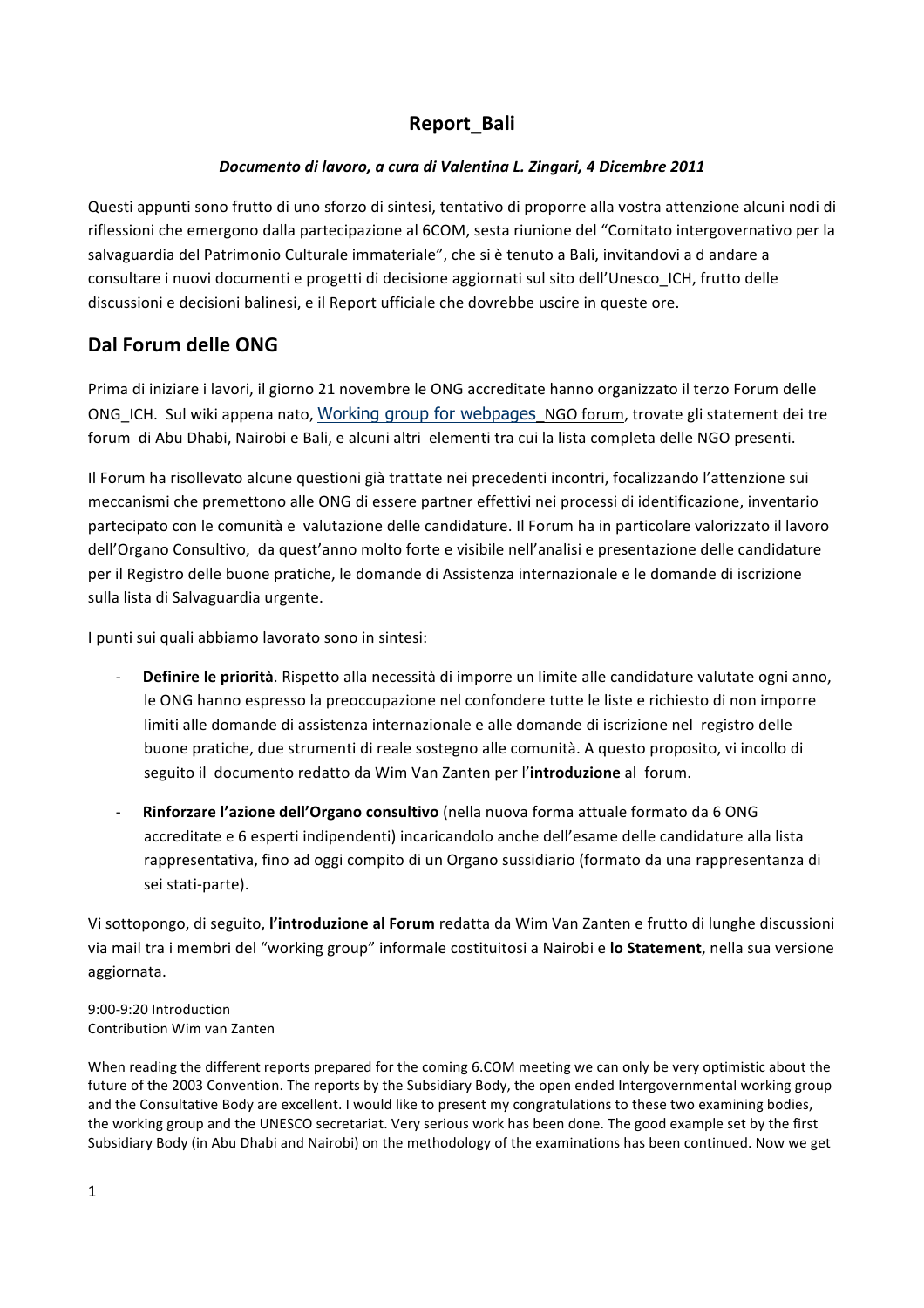down to discussing the real issues of safeguarding. I hope that most Draft Decisions made by these two bodies and the working group will in essence be approved by the Committee.

The major changes suggested by the open ended Intergovernmental working group are:

- 1. The examinations of the nominations to the Representative List will in future be carried out by the Consultative Body that already examines the nominations to the Urgent Safeguarding List, proposals for Best Practices and requests for international assistance greater than US\$ 25,000.
- 2. There will be a maximum ceiling of files to be treated annually and suggested is a number of 60.
- 3. There is a priority of treatment of the files: first multinational files, then files from States having no element inscribed, no proposal selected or no international assistance request approved, and then files submitted by countries having few elements inscribed and proposals accepted.
- 4. The submitting States indicate the order of priority in which they wish their files to be examined, if they submit more than one file in the same cycle.

The purpose of these proposals is to guarantee a good quality of the examinations and to lighten the burden of the secretariat. More attention can then go to capacity building and other tasks. The problem of the many files not yet processed has not yet been solved.

The Subsidiary Body has pointed out (item 13, p. 9) that linguistic quality of some nomination files is 'poor' and that sometimes 'inappropriate vocabulary' is used. If we want to understand properly what we are doing when safeguarding, we should use the right concepts and terms. For instance, safeguarding is not about establishing the 'original' or 'authentic' form of a particular ICH item. Its purpose is also not to find items of 'outstanding' or 'precious' character, or 'highly artistic nature'. According to the definition, safeguarding is about items of living culture that communities recognize as part of their cultural heritage.

The Subsidiary Body remarked that a clear and readily understandable nomination file is also important for the general public, as it will be used for visibility purposes when accepted. To these comments of the Subsidiary Body I would like to add that the same holds for the supplied photographs and films. I have seen some film examples of items on the RL that reminded me of video clips used when promoting pop music: many shots that take 1-3 seconds. The task of filming of ICH items should be given to people with knowledge about what I call 'anthropological filming'. In the preamble of the convention, intangible cultural heritage is considered as 'a factor in bringing human **beings closer together and ensuring exchange and understanding among them.'** Understanding can be enhanced by proper representation of the items and that means also that films and photographs should supply proper cultural contexts and a culturally correct flow of time. Summarizing this section, I would say that more attention should be given to the way in which the different items are represented in text, audio files, photographs and films.

I come to the end of these short comments. Not all the problems of implementing the convention have been solved but we have promising reports. We as NGOs have to look at ways in which we can be more helpful in meeting the objections of the convention. We shall do that later this morning. Obviously we shall also have to look at a better organization of our network and the relation with the Consultative Body. Our words will carry more weight when we are better organized.

Thank you. 

#### **STATEMENT NGO ICH Bali**

1. A la lecture des différents documents préparés pour la réunion 6.COM on ne peut qu'être optimiste sur la mise en œuvre de la Convention du patrimoine immatériel. Les rapports de l'organe subsidiaire, du groupe de travail intergouvernemental ouvert et de l'organe consultatif sont excellents. Nous souhaitons féliciter les deux organes, le groupe de travail et le secrétariat de l'UNESCO. Le bon exemple donné par le premier organe subsidiaire (à Abu Dhabi et à Nairobi) sur la méthodologie des examens a été poursuivi. Nous espérons que le Comité intergouvernemental trouvera le temps au cours de cette session d'examiner en détail les recommandations et les projets de décisions proposés par les deux organes et par le groupe de travail.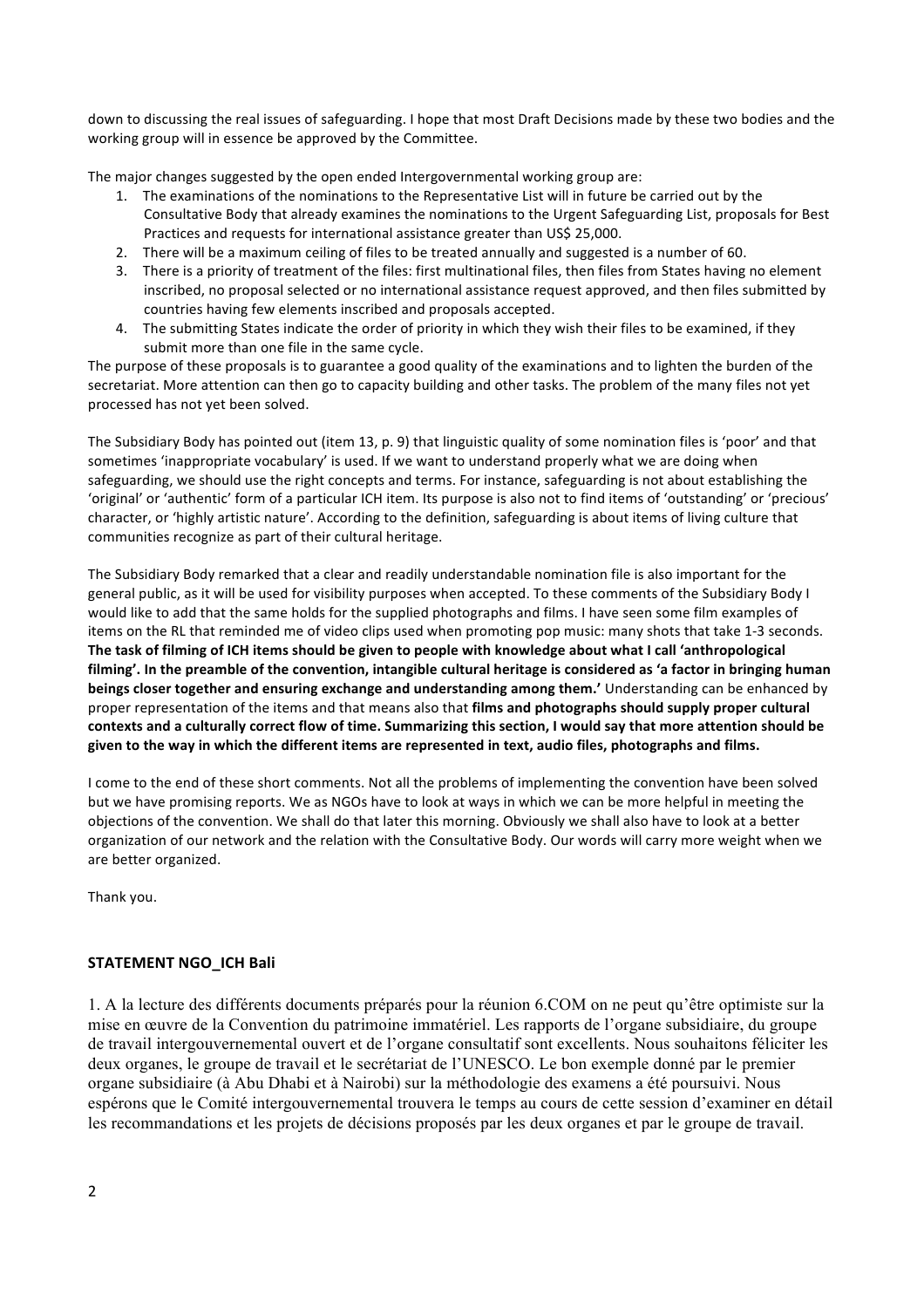2. Nous soutenons en particulier la recommandation du groupe de travail intergouvernemental ouvert formulée dans le projet de décision 6.COM.15 que, pour des raisons d'efficacité et de continuité dans le traitement, **l'examen des candidatures à la liste représentative soit mené par l'organe consultatif.**

3. En tant que ONGs, nous nous sentons concernées par **le fait que les meilleures pratiques de mise en œuvre de la convention soient identifiées, utilisées et partagées et que les communautés soient soutenues dans la sauvegarde de leur patrimoine culturel immatériel.** Si chaque année une limite est fixée au nombre de dossiers examinés par le Comité intergouvernemental et si cette limite englobe aussi les demandes d'assistance internationale et les candidatures au registre des meilleures pratiques de sauvegarde prévue par l'Article 18, ceci pourrait être au détriment des demandes d'assistance des pays en développement et pourrait réduire leur possibilité d'inscrire des éléments sur les listes de la Convention. Cela pourrait aussi réduire les possibilités de partager les meilleures pratiques dans le cadre de la Convention. **Nous souhaiterions donc que les demandes d'assistance internationale et les candidatures au registre des meilleures pratiques de l'Article 18 ne soient pas concernées par cette éventuelle limite de dossiers à examiner.**

4. Nous considérons qu'il est important que **les ONG, de même que les communautés, puissent être associées par les Etats parties à la préparation des rapports périodiques** sur la mise en œuvre de la Convention au niveau national, prévus à l'article 29 de la Convention. Le Comité intergouvernemental peut à cet effet encourager les Etats Parties dans sa décision 6.COM.6. Lors de la révision des directives opérationnelles, le Comité intergouvernemental pourrait envisager de faire explicitement référence au rôle des communautés et des ONG dans l'élaboration de ces rapports.

Un contributo molto forte e importante è venuto dalla associazione belga fiamminga FARO, e dal suo direttore Marc Jacob che porta in primo piano il ruolo dei ricercatori, mediatori/interpreti, nei processi di **negoziazione e dialogo tra comunità patrimoniali e istituzioni**. 

A questo proposito, al lato del Forum ONG è stata organizzata una riunione di preparazione di un forum dei ricercatori che si terrà a Parigi nel mese di Giugno 2010. Per partecipare si possono inviare brevissimi abstract come contributo ai lavori, riferendosi al sito creato da T. Kono per costituire la rete dei ricercatori\_ICH:

### www.ICHresearchers-forum.org

I due assi tematici proposti per l'incontro di Parigi sono :

- Le Comunità
- i Criteri proposti dalla Convenzione

Il progetto di rete italiana presentato da SIMBDEA ed in corso di negoziazione con il Mibac (cui hanno espresso adesione un significativo gruppo di ONG italiane, come la rete di comuni "città della terra cruda", l'Unione nazionale Pro-loco, UNPLI, il circolo della zampogna di Scapoli, l'associazione Extra-Moenia) è molto vicino nello spirito e nelle modalità proposte a quello dell'associazione FARO, con cui è stato stabilito un fruttuoso scambio di idee. Appare chiaro il necessario ruolo di mediazione delle ONG in grado di raccogliere le istanze dei diversi attori e farsene portavoce presso le istituzioni governative e le commissioni nazionali unesco.

Lo svolgersi delle discussioni dei giorni di lavoro del Comitato non hanno fatto che confermare l'importanza del ruolo delle ONG per l'attuazione della Convenzione, sia sul piano nazionale che internazionale. Il ruolo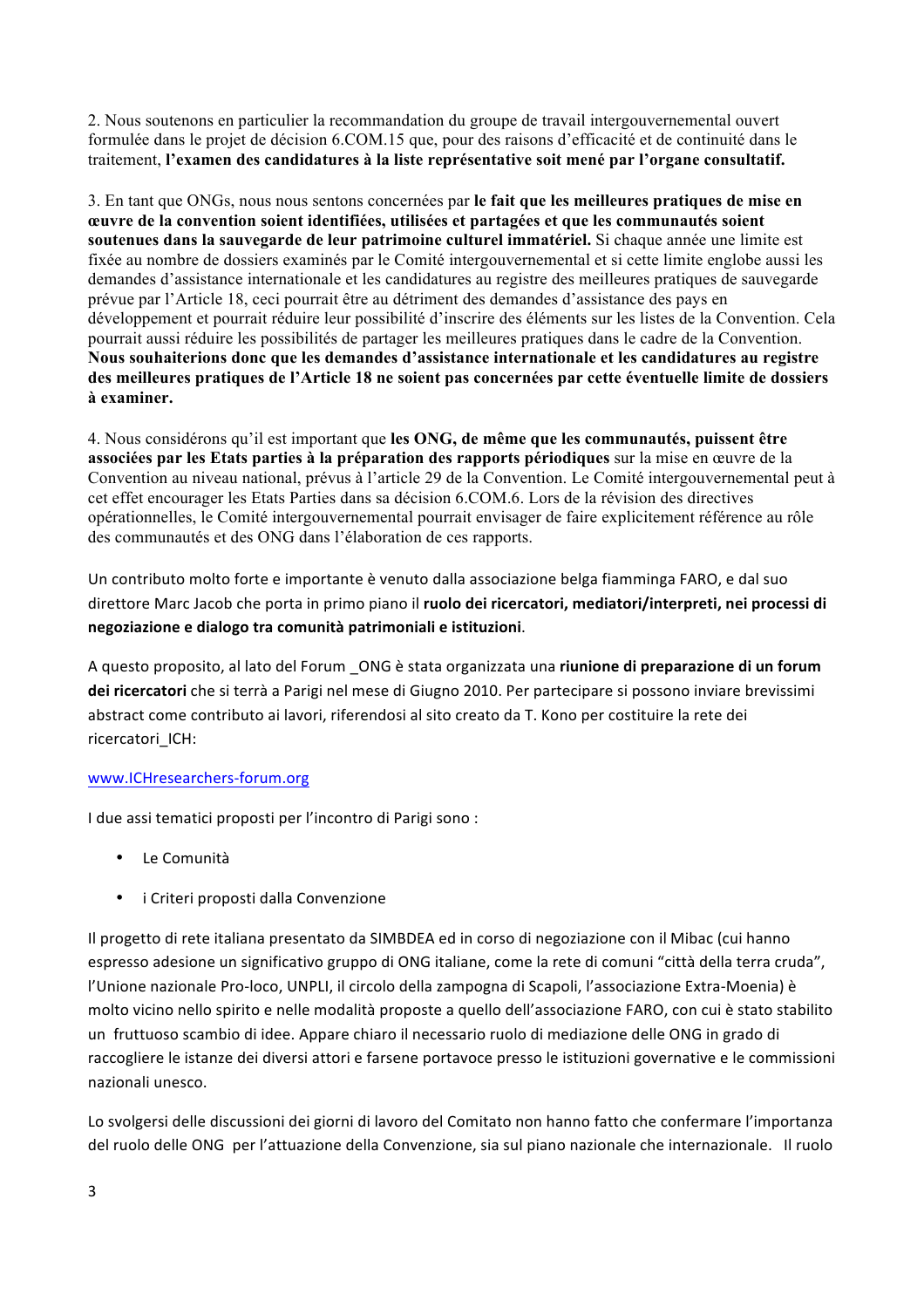delle ONG esce rinforzato dagli accesi dibattiti, sia come partner dei governi che del segretariato della Convenzione, nelle tre fasi di :

- **identificazione (inventari partecipati)**
- valutazione (attraverso l'azione dell'Organo consultivo che riunisce ONG ed esperti, in relazione formale con l'Unesco ICH)
- monitoraggio, strumento necessario per contribuire, a livello nazionale, alla redazione dei **Rapporti periodici**.

Infine,nell'ambito del Forum\_ONG, due ONG africane, attraverso la voce di Erick Gbodossou (Senegal)e Francis Gighuru(Kenia) hanno espresso il proprio disagio rispetto ai metodi e le modalità imposte dalle politiche internazionali, prodotti dello "spirito cartesiano" e della razionalità occidentale, e speranza nella "missione salvatrice" dell'Unesco. Vi allego il documento scritto diffuso a tutte le ONG, come una voce dall'Africa.

## Dalla partecipazione ai lavori del Comitato intergovernativo

Dalla partecipazione ai lavori del Comitato, durati una settimana e a cui le ONG erano ammesse come Osservatori con diritto di parola durante i momenti di dibattito aperti a tutti Stati-parte presenti come osservatori (al di fuori del gruppo ristretto degli Stati parte del Comitato), traggo alcuni punti che sottopongo alla vostra attenzione, in forma di appunti:

- Alcuni paesi, in particolare Spagna, Corea ed Iran, si sono mostrati "preoccupati" e contrari rispetto alla proposta dell'Albania (sostenuta da un importante gruppo di paesi, tra cui la Francia, l'Italia, il Giappone, il Belgio, il Burkina Faso, ecc...) di estendere le funzioni dell'Organo Consultivo all'analisi di tutte le domande, comprese quelle che riguardano la Lista rappresentativa, la più "politica". Attualmente queste funzioni sono svolte dell'Organo sussidiario (formato da una rappresentanza di sei Stati), creato provvisoriamente per far fronte alla mancanza di una rete di ONG ed esperti internazionali abbastanza forte ed equilibrata nella ripartizione geografica. Molti lamentano l'eccessiva politicizzazione (e tendenza alla nazionalizzazione dei patrimoni immateriali) della lista rappresentativa, ed il fatto che l'Organo sussidiario, formato da rappresentanze statali, sia incaricato di condurre valutazioni che poi gli stessi Stati devono ri-valutare in veste di Comitato intergovernativo. Emerge una tensione tra il principio della sovranità nazionale, il rapporto con la ricerca scientifica e con gli istituti di ricerca direttamente controllati dalle istanze governative centrali, ed il ruolo delle ONG come eventuali portavoce delle comunità. Viene segnalato in più momenti del dibattito il possibile conflitto tra le ragioni delle procedure di stato e dei processi di nazionalizzazione ed i diritti culturali delle comunità. In questo senso, il rinforzamento dell'Organo consultativo, più tecnico e meno politico, sembra poter favorire una più giusta e corretta attuazione della Convenzione.
- Numerosi interventi del Marocco (per voce dell'antropologo Ahmed Skounti) fanno emergere aspetti cruciali come: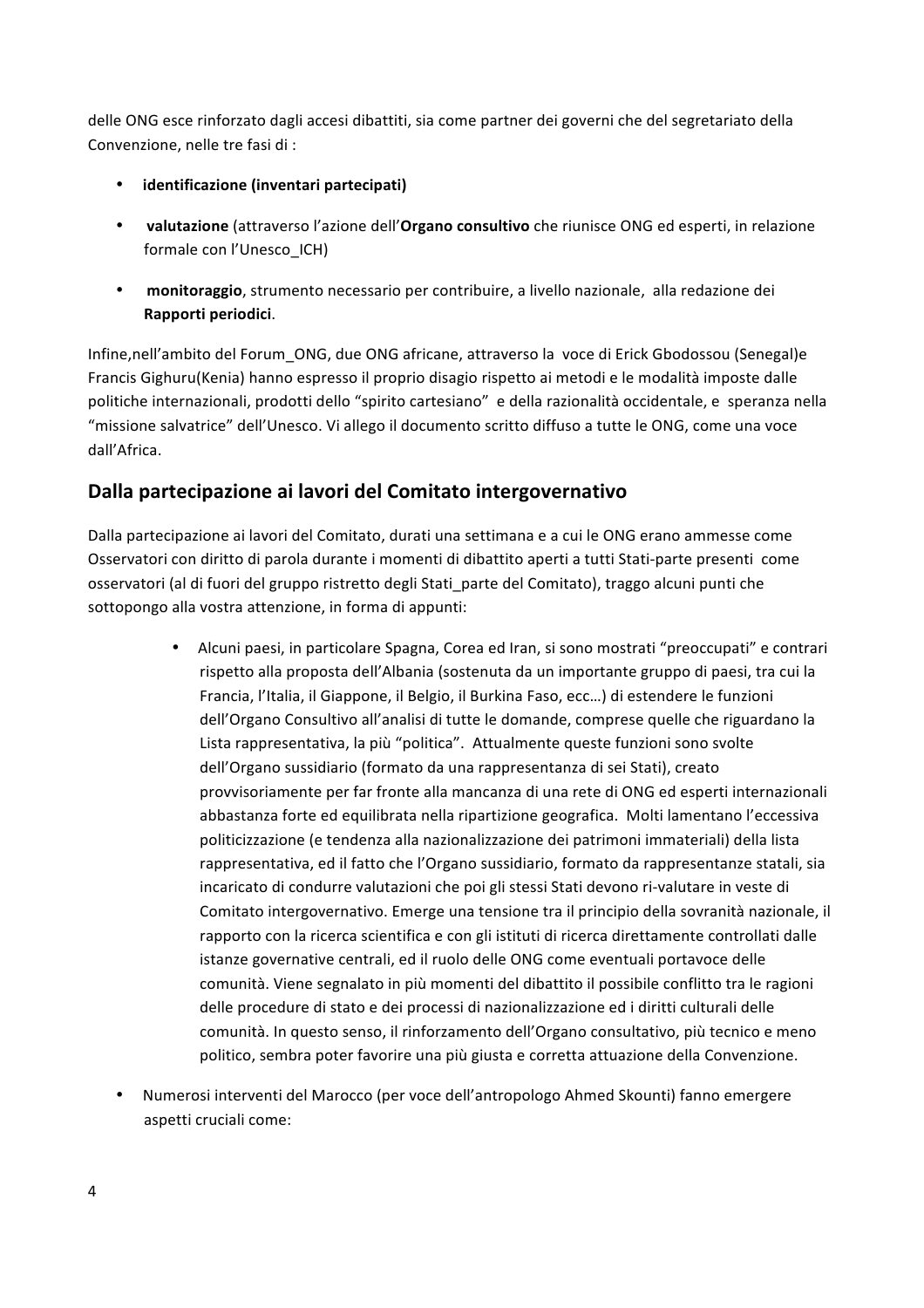- La complessità delle "comunità", spesso stratificate e percorse da linee di tensione e frontiere, che rendono particolarmente delicato l'uso di questa categoria. (vedi problema dell'identificazione delle comunità, come evocato al punto 70 del rapporto dell'organo sussidiario per la candidature 2011\_punto 13odg)
- La mancanza di metodi consolidati che possano costituire riferimenti per le azioni di "implicazione e coinvolgimento" delle comunità, come richiesto dalla Convenzione. La difficoltà nel definire "il senso" di un elemento " per la comunità" e di valutarne la congruenza rispetto alle "aspirazioni" delle comunità.
- Lo scarto, il décalage tra la Comunità accademica internazionale e le comunità dei ricercatori "locali".
- L'emergere di nuovi contesti, come quelli dei festival, scenari di trasmissione della tradizione, che possono essere facilmente accusati di "spettacolarizzazione" e tradimento rispetto al principio della trasmissione comunitaria come inteso dalla Convenzione. La necessità di considerare il valore di questi nuovi contesti del contemporaneo, al di fuori dei quali l'elemento rischia di non trovare nessun canale di trasmissione.
- L'importanza di un approccio antropologico all'analisi **delle funzioni sociali attuali** del patrimonio culturale. In alcuni casi, approcci storico-archeologici sembrano dominare le modalità di redazione dei dossier di candidatura (la critica si riferiva in particolare al dossier di candidatura della "festa dei patios di Cordoba")
- L'importanza del rapporto tra un elemento ed il contesto del sistema- territorio in cui è inserito.
- L'importanza di favorire studi sugli effetti delle iscrizioni alle liste per valutare l'impatto della Convenzione.
- Importante tema del dibattito, quello che mette l'accento sugli strumenti di monitoraggio e i Rapporti periodici cui sono tenuti gli Stati-parte, con particolare riguardo all'implicazione delle comunità e delle ONG.
- Rispetto alla difficile definizione e al rispetto del principio della partecipazione delle comunità la Francia ha ricordato il fatto che la Convenzione non parla solo di comunità ma anche di "gruppi e individui".
- Il Giappone in particolare, con le sue domande di iscrizione alla lista rappresentativa, è stato al centro di un interessante dibattito sulle specificità e le similitudini di tratti culturali all'interno di uno stesso territorio nazionale. Un tale giudizio su una domanda di candidatura può infatti motivare il rinvio del dossier di candidatura. Nel caso di tratti simili, ma che rivestono valore specifico per le comunità che ne rivendicano una iscrizione a titolo di patrimonio culturale immateriale, quale la migliore strategia sia nazionale che internazionale ? Questo punto, similitudine inclusività specificità di tratti cultuali, che riguarda sia gli inventari nazionali che le candidature multinazionali dovrebbe portare ad una revisione delle Direttive operative. Il Giappone ha proposto di creare un gruppo di esperti ad-hoc, per valutare le candidature "a base allargata",